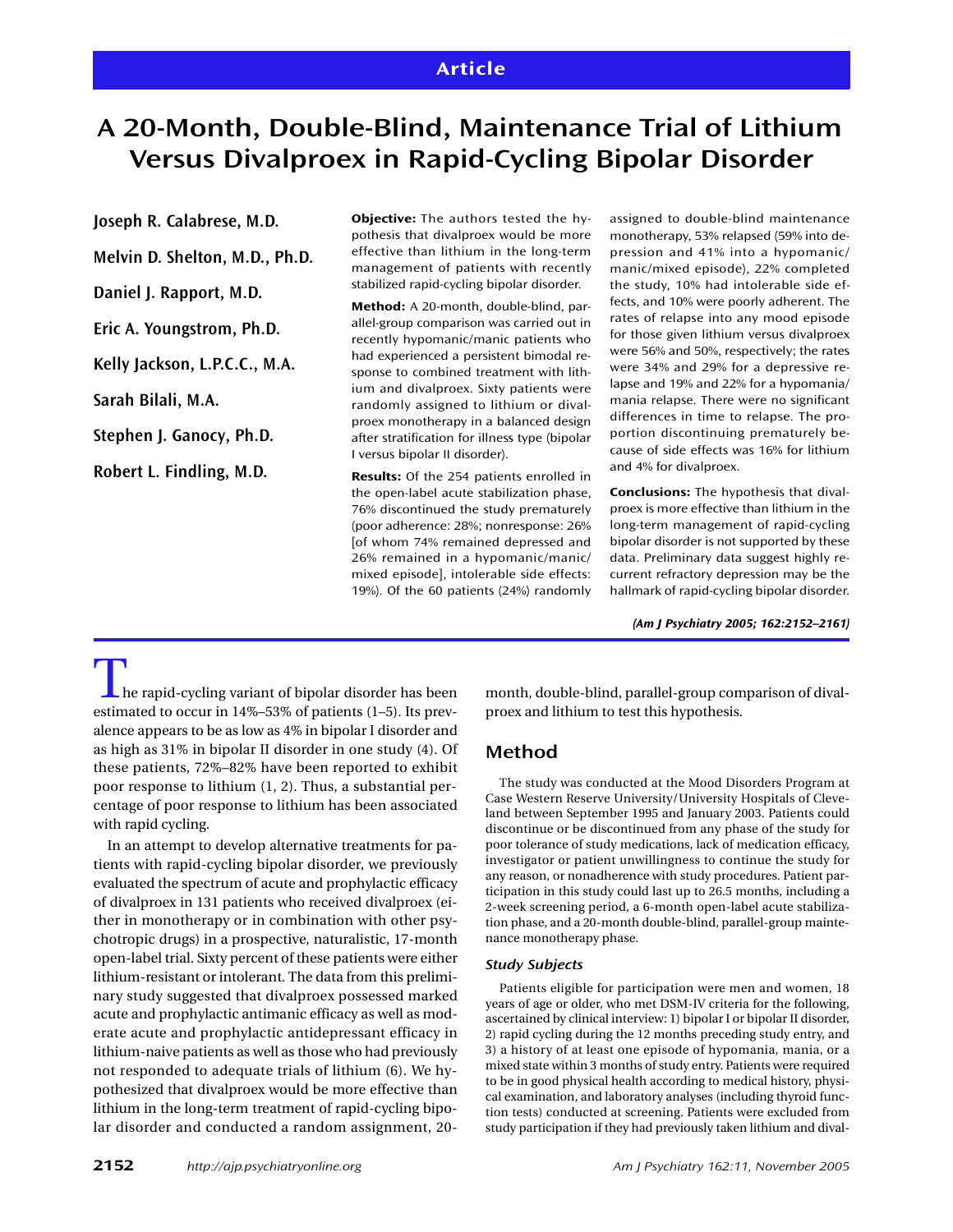proex concurrently, experienced intolerable side effects to documented lithium levels of 0.8 meq/liter or valproate levels of 50 µg/ ml, were pregnant or planning to become pregnant, were taking exogenous steroids, had met criteria for alcohol or drug abuse or dependence within the preceding 6 months, or were actively suicidal as evidenced by a score ≥3 on that item from the Hamilton Depression Rating Scale (7). After complete description of the study to the subjects, written informed consent was obtained.

#### *Screening*

Screening occurred in the 2 weeks preceding the patient's entry into the open-label phase. Psychiatric and medical histories were obtained, physical examinations including clinical laboratory tests were performed, scores on psychiatric rating scales (including the 24-item Hamilton depression scale, Young Mania Rating Scale [8], and the Global Assessment Scale [GAS] [9]) were obtained, and then a retrospective mood chart was completed over 1–2 months to confirm the existence of four mood episodes in the preceding 12 months (10). Eligible patients were then enrolled in the open-label acute stabilization phase.

#### *Open-Label Acute Stabilization Phase*

During this phase, patients were seen by a psychiatrist every 2 weeks and treated with the combination of lithium and divalproex sodium. For patients who had been receiving no medication, lithium carbonate monotherapy was initiated at 300 mg twice daily and titrated over 4–6 weeks to minimum blood levels of 0.8 meq/liter. Divalproex augmentation was then initiated at 250 mg twice daily and then increased over 4–6 weeks to minimum blood levels of 50 µg/ml. If patients were already taking psychotropic medications other than lithium and divalproex, these medications were gradually weaned over 3 months as lithium and divalproex were concurrently initiated and titrated as described above. Patients who had previously been treated with lithium or divalproex were allowed into this study as long as they tolerated the medication regimen and had never previously taken both medications concurrently. If patients were already taking lithium, but not divalproex, divalproex was then initiated as described. If patients were already taking divalproex, but not lithium, lithium was then initiated and titrated as described. All psychotropic medications other than lithium and divalproex were discontinued a minimum of 4 weeks before random assignment to a double-blind maintenance monotherapy condition.

At each visit, the same psychiatric evaluations administered at the screening visit were administered, and patients were assessed for adverse events. Beginning at week 12 of the open-label acute stabilization phase, patients who met the criteria for entry into the next treatment phase for a minimum of 4 consecutive weeks were eligible to be randomly assigned to a double-blind maintenance monotherapy condition. Entry criteria were a 24-item Hamilton depression scale score ≤20, Young Mania Rating Scale score ≤12, GAS score ≥51, lithium levels ≥0.8 meq/liter, and valproate levels ≥50 µg/ml. Patients not meeting these criteria after 20 weeks were discontinued from the study.

Patients who did not achieve a score of 20 on the 24-item Hamilton depression scale over 4 consecutive weeks during weeks 12– 24 while receiving the combination of lithium and divalproex were classified as having refractory depression. Patients who did not achieve a score of 12 or less on the Young Mania Rating Scale over 4 consecutive weeks during weeks 12–24 while receiving the combination of lithium plus divalproex were classified as having refractory hypomania/mania/mixed state.

Patients who missed a total of two visits during the open-label phase met criteria for lack of adherence and were discontinued from the study. Patients not meeting criteria for entry into the maintenance phase and those meeting refractory criteria were discontinued from the study, given six gratis clinical visits over a 3-month period, and were offered either follow-up care within another research study at the investigating site or routine clinical care.

#### *Double-Blind Maintenance Monotherapy Phase*

At the beginning of the maintenance phase, patients were assigned 1:1 to treatment with lithium or divalproex monotherapy after stratification for illness type (bipolar I versus bipolar II disorder). Double-blind, double-substitution methodology was used to transition patients from open-label combination therapy with both medications to double-blind monotherapy. Patients were started on equal numbers of capsules of double-blind active lithium 300-mg capsules and matching (in color, taste, and size) lithium placebo capsules, and equal numbers of double-blind active divalproex in 250-mg capsules and matching divalproex placebo capsules.

Patients randomly assigned to monotherapy had one blinded active capsule replaced with a matching placebo capsule once every 2 weeks for as long as necessary. The process of tapering to monotherapy took place over an average of 6 weeks if patients were taking 1200 mg of lithium or 1500 mg of divalproex—longer if the doses of either were higher and more quickly if the doses of either were lower. After the taper was completed, matching placebo for the drug that was discontinued was discontinued for the rest of the maintenance phase. This slow, gradual process of transitioning patients to monotherapy obscured the progress of the taper until completed. The maintenance phase began at the beginning of the taper, and the survival analysis began at that time as well.

After the taper was completed, the number of capsules of active compound and placebo was unchanged for the rest of the maintenance phase, except for adjustments made to both by the unblinded medical monitor when blood levels decreased to less than 0.8 meq/liter for lithium and 50 µg/ml for valproate. Dosing of the active compound could be decreased if patients were believed to be experiencing dose-related side effects (such as tremors) as long as minimum blood levels were maintained. If this was not possible, patients reached study endpoint due to intolerable side effects.

Trough divalproex and lithium levels were performed bimonthly during the first 3 months of the maintenance phase and monthly thereafter. Dose adjustments were made according to blood levels. To maintain the blind and the exact number of capsules being administered during the maintenance phase, each change in the dose of the active compound was accompanied by a matching change in the placebo dose. The number of placebo capsules was decreased commensurately if the number of capsules of the active compound was increased, and vice versa for decreases.

Patients were seen by the research psychiatrist every 2 weeks during the first 3 months of the maintenance phase and monthly thereafter for up to 20 months. At each visit, psychiatric evaluations from the screening visit were repeated, and adverse events were assessed. For patients who experienced no mood episodes for a minimum of 6 months, monthly assessments were continued, but they were then allowed to have assessments conducted over the telephone every other month. Patients could receive lorazepam in doses up to 4 mg/day for anxiety, agitation, and insomnia; as an alternative, adjunctive alprazolam in doses up to 2 mg/day was permitted to treat lorazepam nonresponders. Initiation of psychotherapy was not permitted during the maintenance phase, but patients were permitted to continue any ongoing psychotherapy that had begun before study entry.

Time to treatment for a mood episode, i.e., time to treatment for emerging symptoms of a relapse at the discretion of the investigators or time to a full relapse was the primary outcome measure for the study. Patients who met criteria for mania (a total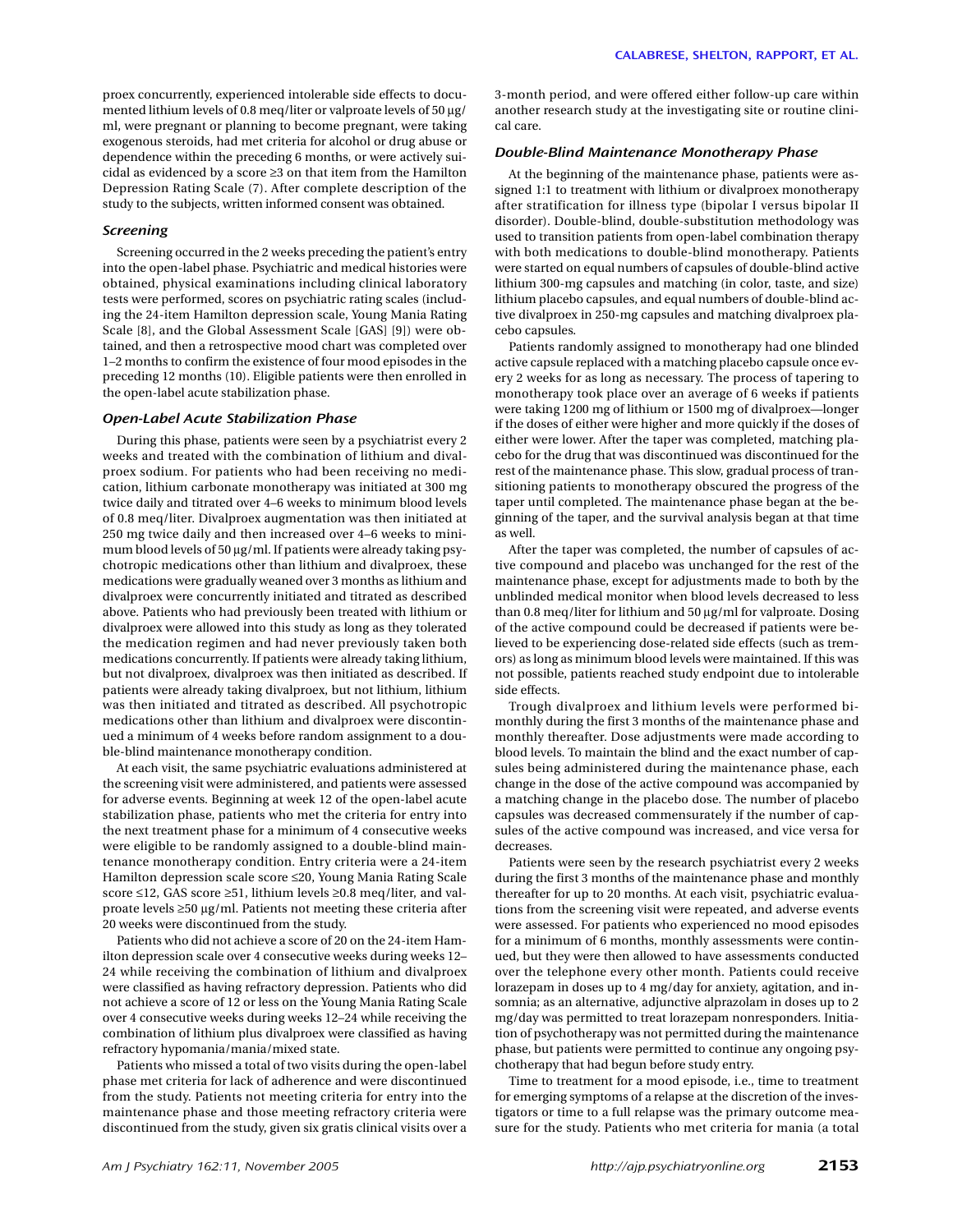| TABLE 1. Demographic and Clinical Characteristics of Rapid-Cycling Bipolar Disorder Patients Treated With a Lithium/ |
|----------------------------------------------------------------------------------------------------------------------|
| Divalproex Combination Regimen Followed by Double-Blind Maintenance Monotherapy Upon Stabilization                   |

|                                                                                                                                                                                                                                                                          | Open-Label Acute                                                                            |                                                                                             | Double-Blind Maintenance Monotherapy (N=60)                                                               |                                                                                |                                                                                                                        |                                                                                        |  |
|--------------------------------------------------------------------------------------------------------------------------------------------------------------------------------------------------------------------------------------------------------------------------|---------------------------------------------------------------------------------------------|---------------------------------------------------------------------------------------------|-----------------------------------------------------------------------------------------------------------|--------------------------------------------------------------------------------|------------------------------------------------------------------------------------------------------------------------|----------------------------------------------------------------------------------------|--|
| Characteristic                                                                                                                                                                                                                                                           |                                                                                             | Stabilization (N=254)                                                                       |                                                                                                           | Lithium (N=32)                                                                 |                                                                                                                        | Divalproex (N=28)                                                                      |  |
|                                                                                                                                                                                                                                                                          | N                                                                                           | $\frac{0}{0}$                                                                               | $\mathsf{N}$                                                                                              | $\frac{0}{0}$                                                                  | $\mathsf{N}$                                                                                                           | $\frac{0}{0}$                                                                          |  |
| Female<br>Illness type                                                                                                                                                                                                                                                   | 162                                                                                         | 64                                                                                          | 19                                                                                                        | 59                                                                             | 12                                                                                                                     | 43                                                                                     |  |
| Bipolar II disorder                                                                                                                                                                                                                                                      | 158                                                                                         | 62                                                                                          | 19                                                                                                        | 59                                                                             | 17                                                                                                                     | 61                                                                                     |  |
| Bipolar I disorder                                                                                                                                                                                                                                                       | 96                                                                                          | 38                                                                                          | 13                                                                                                        | 41                                                                             | 11                                                                                                                     | 39                                                                                     |  |
|                                                                                                                                                                                                                                                                          | Mean                                                                                        | SD                                                                                          | Mean                                                                                                      | SD                                                                             | Mean                                                                                                                   | SD                                                                                     |  |
| Age (years)<br>Age at diagnosis (years)<br>Age at first depression (years)<br>Age at first hypomanic/manic/mixed episode (years)<br>Number of mood episodes past year<br>Depression<br>Hypomania/mania/mixed                                                             | 36.7<br>35.1<br>14.7<br>16.9<br>10.3<br>5.2<br>5.2                                          | 9.95<br>9.7<br>6.7<br>7.0<br>6.6<br>3.3<br>3.3                                              | 37.2<br>36.1<br>15.1<br>17.8<br>7.9<br>4.0<br>4.0                                                         | 9.0<br>9.0<br>5.6<br>5.8<br>4.7<br>2.4<br>2.4                                  | 37<br>33.9<br>13.1<br>14.9<br>9.7<br>4.9<br>4.8                                                                        | 8.2<br>7.8<br>5.8<br>5.6<br>6.5<br>3.2<br>3.3                                          |  |
|                                                                                                                                                                                                                                                                          | N                                                                                           | %                                                                                           | $\mathsf{N}$                                                                                              | $\%$                                                                           | N                                                                                                                      | $\%$                                                                                   |  |
| Mood state at screening<br>Depressed<br>Hypomanic<br>Manic<br>Mixed<br>Euthymic<br>No full interepisode recovery<br>Clinical history<br>Substance use disorder<br>Anxiety disorder comorbidity<br>Psychotic episode<br>Suicide attempt<br>Sexual abuse<br>Physical abuse | 142<br>68<br>12<br>$\overline{7}$<br>17<br>236<br>142<br>61<br>90<br>97<br>63<br>73<br>Mean | 58<br>28<br>5<br>3<br>$\overline{7}$<br>93<br>56<br>24<br>35<br>39<br>30<br>34<br><b>SD</b> | 20<br>9<br>$\mathbf{1}$<br>1<br>$\mathbf{1}$<br>31<br>19<br>5<br>15<br>14<br>11<br>$\overline{7}$<br>Mean | 63<br>28<br>3<br>3<br>3<br>97<br>59<br>16<br>47<br>44<br>39<br>25<br><b>SD</b> | 16<br>9<br>$\mathbf{0}$<br>1<br>$\overline{2}$<br>26<br>15<br>8<br>11<br>8<br>$\overline{4}$<br>$\overline{7}$<br>Mean | 57<br>32<br>4<br>$\overline{7}$<br>93<br>54<br>29<br>39<br>29<br>15<br>27<br><b>SD</b> |  |
| Symptom severity at baseline                                                                                                                                                                                                                                             |                                                                                             |                                                                                             |                                                                                                           |                                                                                |                                                                                                                        |                                                                                        |  |
| Hamilton Depression Rating Scale score<br>Subjects in depressive episode<br>Subjects in mixed episode                                                                                                                                                                    | 22.5<br>29.8                                                                                | 7.9<br>14.1                                                                                 | 19.2<br>$\equiv$ <sup>a</sup>                                                                             | 12.1                                                                           | 23.2<br>15                                                                                                             | 5.1<br>0                                                                               |  |
| Young Mania Rating Scale score<br>Subjects in hypomanic episode                                                                                                                                                                                                          | 16.1                                                                                        | 6.6                                                                                         | 9.4                                                                                                       | 6.9                                                                            | 15.4                                                                                                                   | 6.7                                                                                    |  |
| Subjects in manic episode                                                                                                                                                                                                                                                | 22.1                                                                                        | 5.3                                                                                         | 3                                                                                                         | 0                                                                              | $\overline{\phantom{a}}^a$                                                                                             |                                                                                        |  |
| Subjects in mixed episode<br>Number of suicide attempts                                                                                                                                                                                                                  | 19.8<br>0.8                                                                                 | 4.4<br>1.5                                                                                  | 12<br>0.7                                                                                                 | $\bf{0}$<br>0.9                                                                | 19<br>0.8                                                                                                              | $\bf{0}$<br>2.3                                                                        |  |

<sup>a</sup> Data missing.

Young Mania Rating Scale score ≥20 for up to 8 weeks) or depression (a 24-item Hamilton depression scale score ≥20 for 8 weeks) were considered to have relapsed.

If patients opted for follow-up by the investigators after premature study discontinuation or study completion, they were offered six gratis visits over a 3-month period and then offered routine clinical care or follow-up within another research study at the investigating site. Double-blind study medications were abruptly discontinued and replaced with half the doses of lithium and divalproex prescribed at the end of the open-label acute stabilization phase and then increased to full dosing as tolerated. If patients preferred treatment with the monotherapy provided during the maintenance phase, study medications were continued until an appointment was scheduled with a community psychiatrist who was informed by the unblinded medical monitor of the identity of the medication prescribed during the maintenance phase. Study medications were then abruptly discontinued by the community psychiatrist at the time of this appointment and replaced with the open-label medication the patient was randomly assigned to during the blinded phase of the study.

### *Data Analysis*

The intent-to-treat population included all patients who were randomly assigned to a study treatment condition. Secondary outcome analyses for the maintenance phase were performed on data from all patients who received at least one dose of study drug and had at least one postbaseline outcome assessment during the maintenance phase. The outcome measures included time to additional pharmacotherapy for emerging mood symptoms or full relapse, time to study discontinuation for any reason, time to relapse into depression, and time to relapse into a hypomanic/ manic/mixed episode. Kaplan-Meier methodology was used to plot the survival data, and median survival times were calculated. A log-rank test at an alpha=0.05 level of significance was employed to evaluate differences between survival curves. A Cox regression was performed evaluating the following predictors of outcome: treatment arm assignment, type of bipolar diagnosis (bipolar I or bipolar II), and index episode at study entry.

Prior to study initiation, it was estimated that a minimum of 30 patients per arm would be required to detect a minimum hazard ratio of at least 0.36 at a power of 0.80 and an alpha level of 0.05.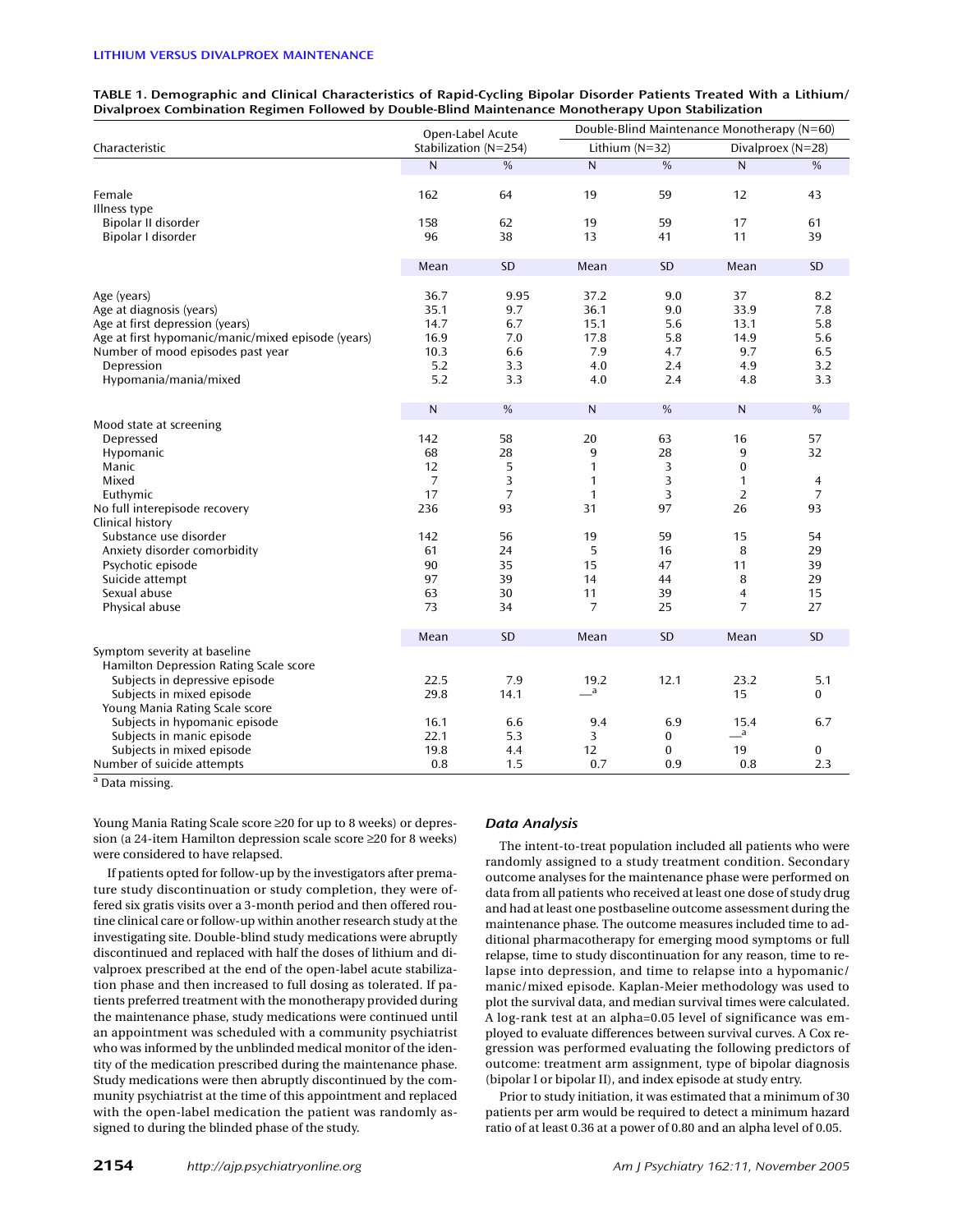|                                                      | Open-Label Acute      |               | Double-Blind Maintenance Monotherapy (N=60) |               |                     |                |  |
|------------------------------------------------------|-----------------------|---------------|---------------------------------------------|---------------|---------------------|----------------|--|
| <b>Treatment Variable</b>                            | Stabilization (N=254) |               | Lithium $(N=32)$                            |               | Divalproex $(N=28)$ |                |  |
|                                                      | N                     | $\frac{0}{0}$ | $\mathsf{N}$                                | $\frac{0}{0}$ | N                   | $\frac{0}{0}$  |  |
| Hospitalization for a mood episode                   | 109                   | 44            | 17                                          | 53            | 11                  | 41             |  |
| Previous treatment for unipolar depression           | 95                    | 39            | 11                                          | 34            | 8                   | 29             |  |
| Previous treatment with bipolar disorder medications | 117                   | 46            | 17                                          | 53            | 19                  | 68             |  |
| Medications received, lifetime                       |                       |               |                                             |               |                     |                |  |
| Lithium                                              | 73                    | 30            | 13                                          | 41            | 11                  | 39             |  |
| <b>Divalproex</b>                                    | 92                    | 37            | 13                                          | 43            | 13                  | 47             |  |
| Carbamazepine                                        | 25                    | 10            | 5                                           | 16            | 1                   | $\overline{4}$ |  |
| Antidepressants                                      | 188                   | 74            | 26                                          | 81            | 18                  | 64             |  |
| Antipsychotics                                       | 30                    | 12            | 7                                           | 22            | 5                   | 18             |  |
| Number of psychiatric medications at baseline        |                       |               |                                             |               |                     |                |  |
| 1 or more                                            | 151                   | 59            | 21                                          | 66            | 19                  | 68             |  |
| 2 or more                                            | 89                    | 35            | 12                                          | 38            | 13                  | 46             |  |
| 3 or more                                            | 37                    | 15            | 6                                           | 19            | 3                   | 11             |  |
| 4 or more                                            | 12                    | 5             | 1                                           | 3             | $\Omega$            | $\Omega$       |  |
| Concomitant psychiatric medications used during      |                       |               |                                             |               |                     |                |  |
| stabilization (other than lithium and divalproex)    |                       |               |                                             |               |                     |                |  |
| Benzodiazepines                                      | 71                    | 28            | 7                                           | 22            | 7                   | 25             |  |
| Antidepressants                                      | 54                    | 21            | 8                                           | 25            | $\overline{4}$      | 14             |  |
| Antipsychotics                                       | 48                    | 19            | 5                                           | 16            | 6                   | 21             |  |
| Nonbenzodiazepines hypnotics                         | 36                    | 14            | 3                                           | 9             | 5                   | 18             |  |
| Other                                                | 32                    | 12            | 1                                           | 3             | 3                   | 11             |  |
|                                                      | Mean                  | <b>SD</b>     | Mean                                        | <b>SD</b>     | Mean                | <b>SD</b>      |  |
| Age at first hospitalization (years)                 | 26.4                  | 8.8           | 26.6                                        | 8.7           | 30.2                | 10.9           |  |
|                                                      | 1.3                   | 3             | 1.2                                         | 1.8           | 1.1                 | 2.0            |  |
| Number of past hospitalizations                      | 35.1                  | 9.7           | 36.1                                        | 9.0           | 33.9                | 7.8            |  |
| Age at initial treatment (years)                     | 3.3                   | 3.2           | 3.9                                         | 3.8           | 3.4                 | 2.6            |  |
| Lifetime number of psychiatric medications received  |                       |               |                                             |               |                     |                |  |

**TABLE 2. Treatment History of Rapid-Cycling Bipolar Disorder Patients Treated With a Lithium/Divalproex Combination Regimen Followed by Double-Blind Maintenance Monotherapy Upon Stabilization**

For each study phase, the safety population comprised all patients who received at least one dose of study drug. Safety was assessed by summarizing treatment-emergent adverse experiences and determining changes from the screening visit in clinical laboratory test results, including white blood cell count, platelet count, free thyroxine index, thyroid stimulation hormone, and liver functions tests (ALT and AST).

# **Results**

# *Patients*

Patients enrolled into this study included more women than men and more with bipolar II disorder than bipolar I (Table 1). Study patients exhibited very severe illness as reflected by the number of mood episodes in the last 12 months, high rates of polypharmacy at the time of study entry, and 93% cycling without full interepisode recoveries (Table 1 and Table 2). Sixty-nine percent had axis I lifetime comorbidity (56% co-occurring substance use disorders), 44% had past psychiatric hospitalizations, 39% had past suicide attempts, 35% had past psychotic symptoms, 34% had past physical abuse, and 30% had past sexual abuse.

Less than half had been previously diagnosed and treated for bipolar disorder, and the majority of the rest had been incorrectly treated for unipolar depression despite the presence of syndromal hypomania or mania. The numbers of years elapsed between onset of symptoms and treatment, including patients diagnosed at study entry for the first time, was 16 years (SD=11.4).

Treatment history is summarized in Table 2. Depending on the phase and treatment groups, 34%–38% of patients had received prior lithium treatment at some point; 37%– 46% had been previously treated with divalproex at some point. Demographics, illness characteristics, and treatment history were comparable across treatment groups (Table 1 and Table 2). Predictors of response analyses will be the focus of a separate study.

Of 254 patients enrolled into the open-label acute stabilization phase, 28% exited because of poor adherence, 26% exhibited nonresponse to the combination of lithium plus divalproex and exited because of the need for additional treatment, 19% exited because of adverse events, and 24% completed this phase and were randomly assigned to a double-blind maintenance monotherapy condition for up to 20 months (lithium: N=32, divalproex: N= 28). Of the 65 not responding to the combination of lithium plus divalproex, 74% exhibited refractory depression, 12% refractory hypomania, 8% refractory mania, and 6% refractory mixed state (Table 3). In addition to lithium and divalproex, other psychiatric medications were prescribed during the initial part of the open-label phase for 59% of all patients and 22% of those who eventually entered the maintenance phase of the study. Medications used by 10% or more of patients during the open-label acute stabilization phase included benzodiazepines (28%), antidepressants (30%), antipsychotics (19%), nonbenzodiazepines (14%), and other mood stabilizers (12%); these drugs were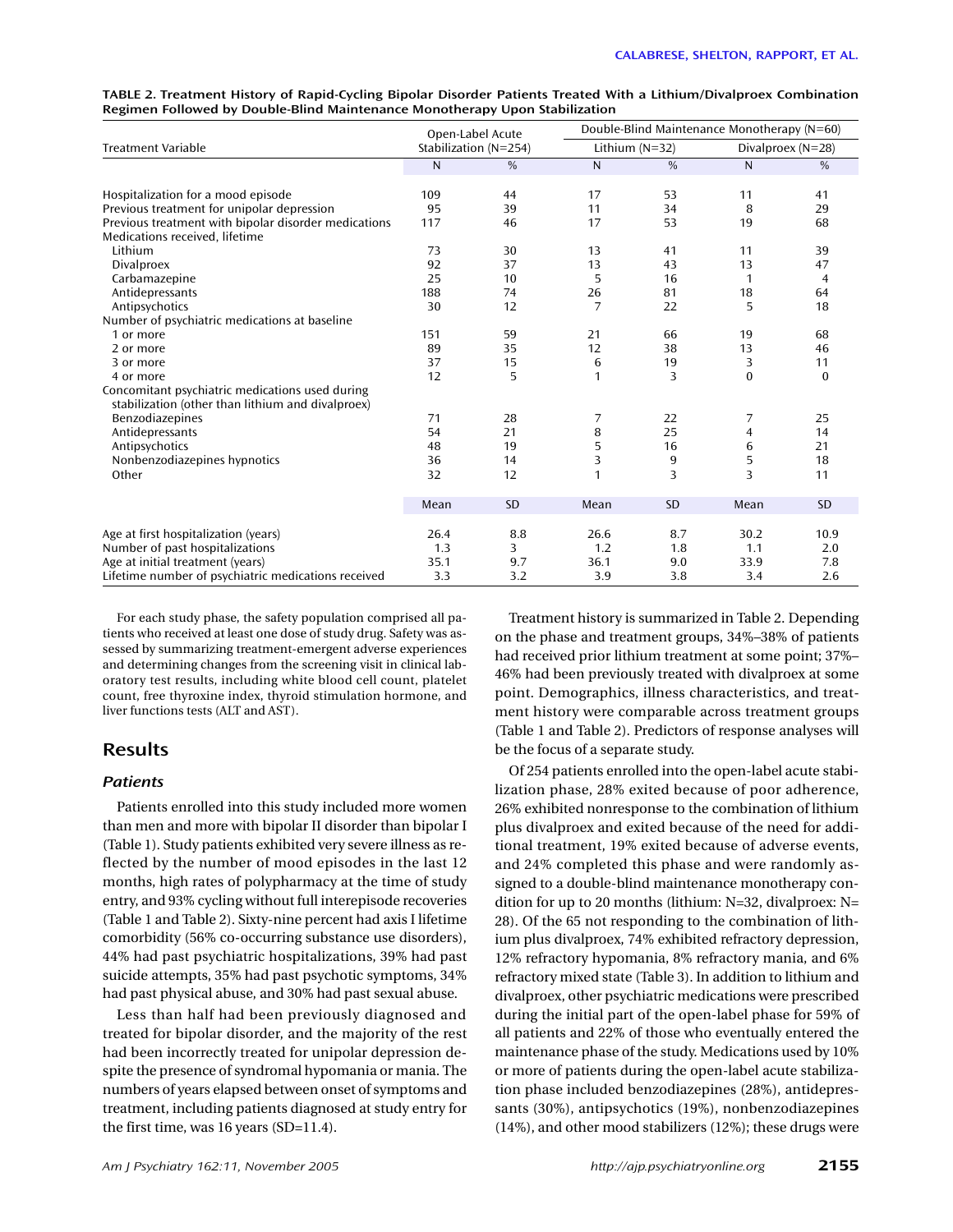| Open-Label Acute                                                |     |                       | Double-Blind Maintenance Monotherapy (N=60) |                  |    |                     |  |
|-----------------------------------------------------------------|-----|-----------------------|---------------------------------------------|------------------|----|---------------------|--|
| Outcome                                                         |     | Stabilization (N=254) |                                             | Lithium $(N=32)$ |    | Divalproex $(N=28)$ |  |
|                                                                 |     | $\%$                  | N                                           | $\%$             | N  | $\%$                |  |
| Completed study phase                                           | 60  | 24                    | 5                                           | 16               | 8  | 29                  |  |
| Discontinued study prematurely                                  | 194 | 76                    | 27                                          | 84               | 20 | 71                  |  |
| Lack of adherence                                               | 71  | 28                    | 3                                           | 9                | 3  | 11                  |  |
| Mood episode nonresponse to acute treatment                     | 65  | 26                    |                                             |                  |    |                     |  |
| Depression                                                      | 48  | 19                    |                                             |                  |    |                     |  |
| Mania                                                           |     |                       |                                             |                  |    |                     |  |
| Hypomania                                                       |     |                       |                                             |                  |    |                     |  |
| Mixed state                                                     |     |                       |                                             |                  |    |                     |  |
| Adverse events                                                  | 48  | 19                    |                                             | 16               |    |                     |  |
| Relapse substance abuse                                         |     |                       |                                             |                  |    |                     |  |
| Unable to discontinue concomitant medications without relapsing |     |                       |                                             |                  |    |                     |  |
| Other reasons                                                   |     |                       |                                             |                  |    |                     |  |
| Mood episode relapse                                            |     |                       | 18                                          | 56               | 14 | 50                  |  |
| Depression                                                      |     |                       | 11                                          | 34               | 8  | 29                  |  |
| Mania                                                           |     |                       |                                             | 3                |    | 11                  |  |
| Hypomania                                                       |     |                       |                                             | 16               |    | 11                  |  |
| Mixed state                                                     |     |                       |                                             |                  |    |                     |  |

**TABLE 3. Study Progression of Rapid-Cycling Bipolar Disorder Patients Treated With a Lithium/Divalproex Combination Regimen Followed by Double-Blind Maintenance Monotherapy Upon Stabilization**

comparably distributed across the double-blind treatment groups.

Of the 254 subjects enrolled into this study, 54 (21%) were exposed to antidepressant medications during the open-label acute stabilization phase; 53 were receiving at least one antidepressant medication at the time of study entry and one had an antidepressant regimen started. Of these 54, 12 were randomly assigned to a double-blind maintenance condition: eight to lithium and four to divalproex. For these 12 patients, the mean duration of concurrent antidepressant use during the open-label phase was 7.76 weeks (range=0.43–21.57) (no significant differences between groups). The mean duration of the antidepressant washout before entry into the maintenance phase was 13.58 weeks (range 0.86–23.71) (no significant differences between groups). Predictors of response analyses were conducted, and antidepressant exposure during the open-label acute stabilization phase did not predict response during the double-blind maintenance phase.

Of 60 patients entering the 20-month double-blind maintenance phase, 22% completed the phase, 53% required treatment for a mood episode, and 25% discontinued prematurely (Table 3).

The mean dose of lithium during the double-blind maintenance monotherapy phase was 1359 mg/day (range= 900–2100), and the mean lithium level was 0.92 meq/liter. The mean dose of divalproex was 1571 mg/day (range= 750–2750), and the mean valproate level was 77 µg/ml.

Lorazepam/alprazolam use during the double-blind maintenance phase occurred in seven of 32 patients assigned to lithium and seven of 28 patients assigned to divalproex.

# *Time to Event Data*

There were no significant differences in time to treatment for a mood episode, time to premature discontinuation for any reason, time to treatment for depression, and

time to treatment for a hypomanic/manic/mixed episode (Figure 1 and Figure 2). The Cox regression predictors of outcome analysis yielded no effect for treatment arm assignment, type of bipolar diagnosis (bipolar I or bipolar II), or index episode at study entry.

# *Changes in Symptom Severity and Overall Function*

For those patients who entered the study while in a depressed episode and who were eventually assigned to a double-blind maintenance monotherapy group, Hamilton depression scale-based symptom severity at baseline diminished substantially by the time of random assignment, as did GAS-based functional impairment (Table 4). For those patients who entered the study hypomanic, Young Mania Rating Scale-based symptom severity at baseline diminished by the time of random assignment. For those patients who entered the study while in a mixed episode, Young Mania Rating Scale-based symptom severity at baseline also diminished substantially by the time of random assignment. The observed difference in worsening symptom severity and function during the maintenance phase did not achieve statistical significance.

# *Adverse Events*

Table 5 summarizes the adverse events that were observed in at least 5% of patients during the open-label acute stabilization phase and the double-blind maintenance monotherapy phase. Of the 254 enrolled, 48 (19%) discontinued during the open-label phase because of adverse events. The most common adverse events leading to premature discontinuation from the open-label phase were gastrointestinal discomfort (69%), tremors (25%), polyuria and polydipsia (25%), sleeping difficulties (21%), dizziness (17%), headaches (15%), slowed movement (13%), and cognitive difficulties (13%). Of the 60 patients who entered the double-blind maintenance phase, six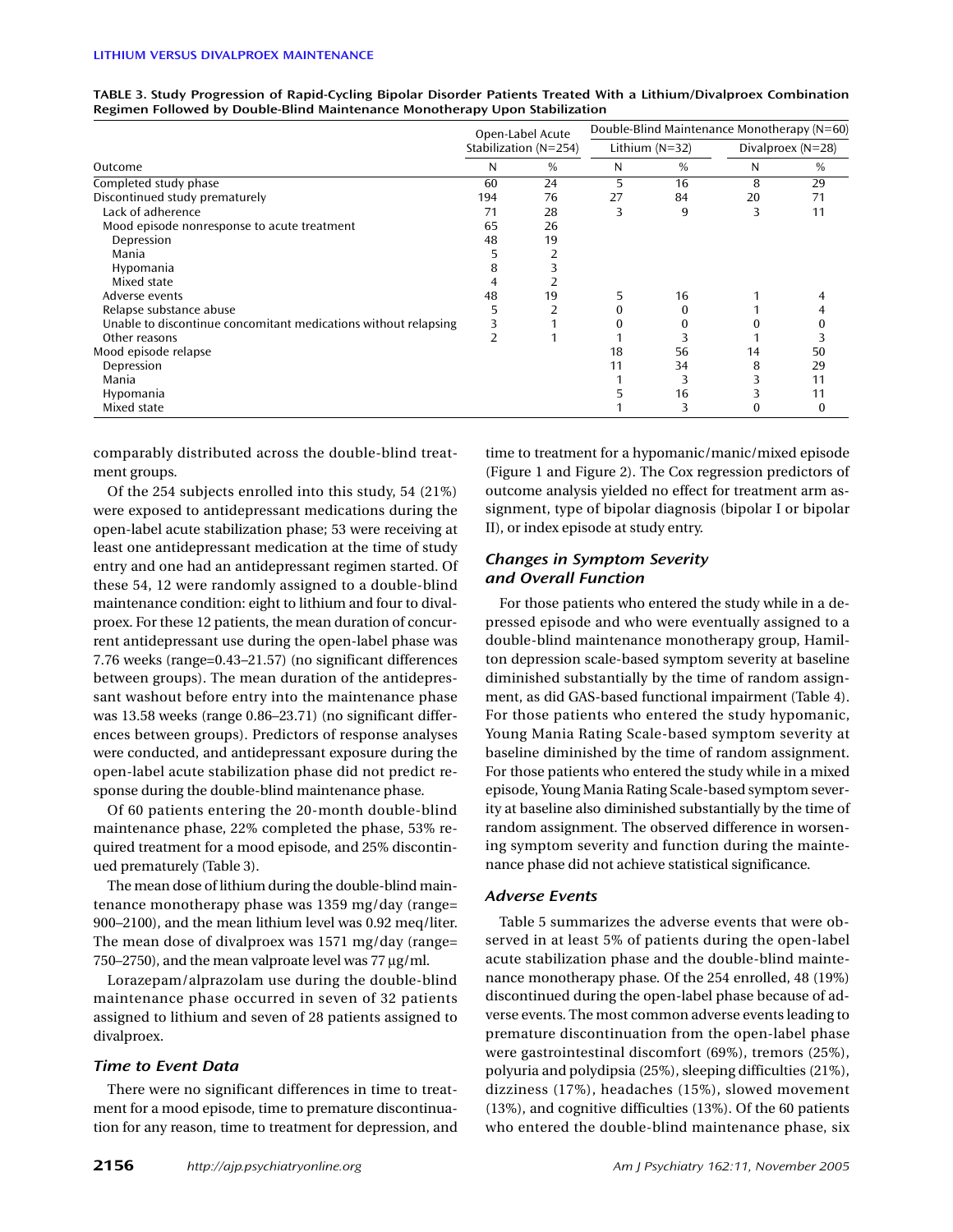**Time to Premature Time to Intervention for a Mood Episode Discontinuation for Any Reason** 1.0 0.9 0.8 Median Survival Estimate **Median Survival Estimate** 0.7  $Median = 26 weeks$ Median = 45 weeks 0.6 0.5 0.4  $Median = 18 weeks$ 0.3  $Median = 14 weeks$ 0.2 0.1 0 10 20 30 40 50 60 70 80 0 10 20 30 40 50 60 70 80 **Week** - Subjects receiving lithium Subjects receiving lithium Number at risk<br> $N=32$  23 N=32 23 11 9 8 6 6 5 3 N=32 23 11 9 8 6 6 5 3 Number with relapse N=0 6 15 16 17 18 18 18 18 Subjects receiving divalproex Subjects receiving divalproex Number at risk N=28 20 15 14 12 10 8 8 5 N=28 20 15 14 12 10 8 8 5 Number with relapse N=0 7 11 11 12 13 14 14 14

**FIGURE 1. Time to Treatment Intervention for Any Mood Episode and Time to Study Discontinuation Among Stabilized Rapid-Cycling Bipolar Disorder Patients Randomly Assigned to Double-Blind Maintenance Monotherapy With Lithium or Divalproex**

(10%) discontinued because of adverse events, with the most common reasons being gastrointestinal discomfort (100%), polyuria and polydipsia (50%), and tremors (50%). Tremors and polyuria/polydipsia were significantly more common in those patients randomly assigned to lithium than divalproex. The proportion of patients discontinuing prematurely because of adverse events was not significantly different between lithium (16%) and divalproex (4%). There were no significant differences in changes in laboratory values during the double-blind maintenance phase.

# **Discussion**

This maintenance monotherapy comparison of lithium and divalproex joins our previous double-blind, longterm evaluation of a population of prospectively defined patients with rapid-cycling bipolar disorder (11) and is the longest double-blind study conducted in this subgroup of patients.

The 254 patients enrolled in this study experienced very severe illness. Only 24% met the rigorously defined re-

sponse criteria necessary to enter the double-blind maintenance monotherapy phase, which required 4 consecutive weeks of improvement. Of the 65 patients that were not responsive to the treatment combination of lithium plus divalproex, 74% exhibited refractory depression, which suggests that depression while receiving lithium plus divalproex treatment may be a common presentation of patients with rapid cycling.

After random assignment, there were no significant differences in rates of relapse into mood episodes or premature discontinuations. The observed differences in survival favoring divalproex over lithium in time to treatment never reached statistical significance. Despite a lifetime of significant morbidity, depressive and manic symptom severity at the time of study entry was only mild to moderate, and there were no significant differences in the worsening of symptom severity and function. Divalproex was significantly better tolerated than lithium as reflected by lower rates of tremors and polyuria/polydipsia, but premature discontinuations due to adverse events did not differ between treatment arms.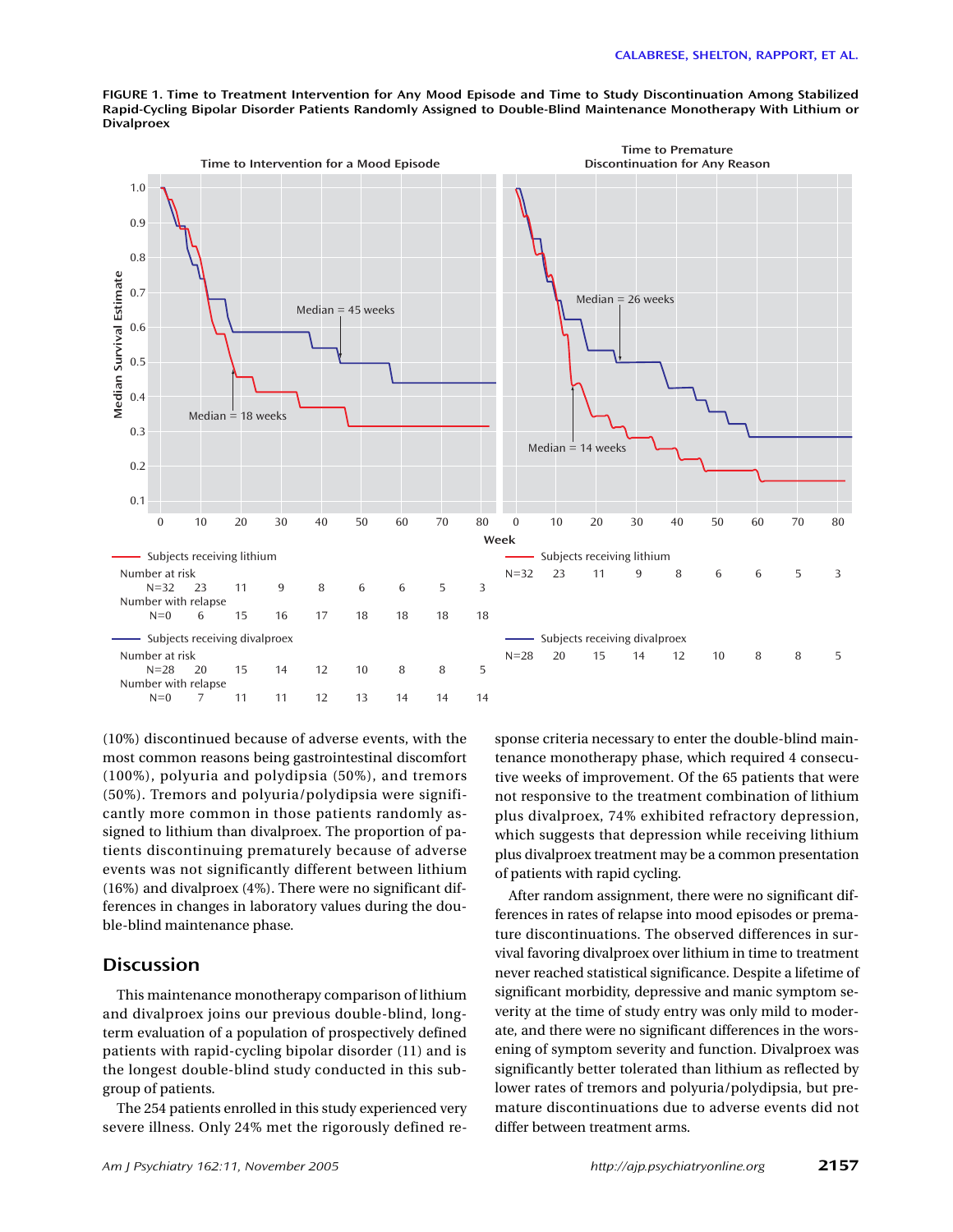

**FIGURE 2. Time to Treatment Intervention by Mood Episode Type for Stabilized Rapid-Cycling Bipolar Disorder Patients Randomly Assigned to Double-Blind Maintenance Monotherapy With Lithium or Divalproex**

These findings do not support the a priori hypothesis that divalproex monotherapy is significantly better than lithium monotherapy for the treatment of rapid-cycling bipolar disorder. Further, the use of the combination of lithium plus divalproex during the open-label acute stabilization phase was only effective in 24% of the intent-to-treat sample, suggesting that three medications or a different combination of two medications may be necessary in the majority of patients with a recent history of rapid cycling.

Several aspects of the design of this study were innovative. First, the open-label acute stabilization phase of this study extended up to 6 months, which is longer than any of the previously conducted maintenance studies in bipolar disorder (11–15). Valuable information was obtained on over 250 patients regarding the magnitude and the spectrum of response to the combination of lithium plus divalproex. Second, patients were stabilized with the combination of divalproex and lithium, which are two commonly used treatments for bipolar disorder. As a result, the findings of this study are likely to be meaningful and generalizable. In addition, exposing patients to both agents being compared during the experimental phase of a maintenance study improves generalizability and diminishes bias inherent in comparisons of safety and tolerability, since all subjects had been previously shown to be tolerant of both study medications. Third, entry into the doubleblind maintenance monotherapy phase of the study required evidence of improvement over 4 consecutive weeks. While this criterion increased the design's ability to uncover new mood episodes, it is likely to have been a contributing factor in the study's low rate of initial phase completion. The criteria to enter the maintenance phase were also rigorous in that they not only concurrently assessed depressive and manic symptom severity but also function. In order to be assigned to a double-blind maintenance monotherapy condition, patients were required

to have few or no symptoms of hypomania, but mild symptoms of depression and moderate functional impairment were permitted because of prior data suggesting that the combination of lithium and divalproex would be more effective in managing the symptoms of mania than symptoms of depression (6). Fourth, the duration of the maintenance phase of this study was 20 months, which is longer than any of the recently conducted maintenance studies in bipolar disorder (11–15). As a result, the design assessed rates of relapse over clinically meaningful periods of time.

The design of this study had several methodological limitations. First, the patient group size employed in this study was modest, and as a result it is possible that divalproex may be associated with slightly better prevention of relapse into a syndromal mood episode. The estimated hazard ratio was 0.74, indicating that patients randomly assigned to divalproex had a tendency toward lower risk of relapse (95% CI=0.36 to 1.49). If this estimate were an accurate description of the advantage in preventing a mood episode, then a study would need 364 patients per arm in order to achieve statistical power of 0.80 with alpha set at 0.05, two-tailed. Divalproex showed a tendency toward a larger advantage when both side effects and mood symptoms were considered, with a hazard ratio of 0.68 (95% CI= 0.38 to 1.21). If this estimate were accurate, then a study would need to enroll 234 patients per arm to achieve power of 0.80. Second, the design required the unblinded medical monitor to keep lithium levels at a minimum of 0.8 meq/liter and valproate levels at a minimum of  $50 \mu g$ / ml. This may have disadvantaged the divalproex arm, since recent data suggest that there is a linear relationship between valproate levels and response for acute mania, with the range starting at 71  $\mu$ g/ml and extending to at least 94 µg/ml (16). Third, soon after the initiation of this trial it became apparent that the combination of lithium plus divalproex possessed better acute and continuation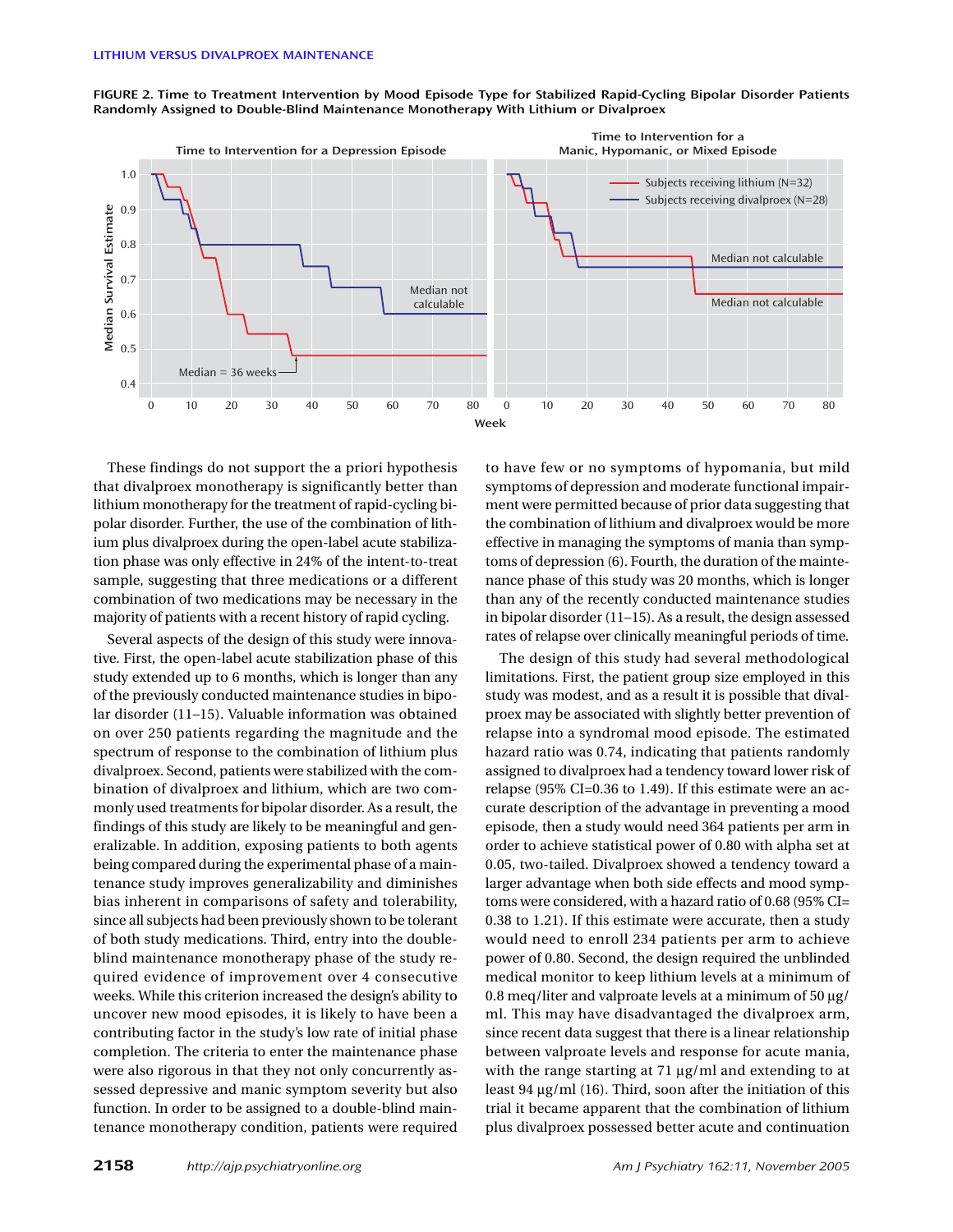| TABLE 4. Clinical Ratings Over the Course of the Study for Rapid-Cycling Bipolar Disorder Patients Treated With a Lithium/ |
|----------------------------------------------------------------------------------------------------------------------------|
| Divalproex Combination Regimen Followed by Double-Blind Maintenance Monotherapy Upon Stabilization                         |

|                                          | Double-Blind Maintenance Monotherapy (N=60) |                       |                |                |                                 |                  |
|------------------------------------------|---------------------------------------------|-----------------------|----------------|----------------|---------------------------------|------------------|
|                                          | Lithium $(N=32)$                            |                       |                |                |                                 |                  |
| Patient Group and Assessment             | N                                           | Mean Score            | SD             | N              | Divalproex (N=28)<br>Mean Score | <b>SD</b>        |
| Patients depressed at study entry        |                                             |                       |                |                |                                 |                  |
| <b>Hamilton Depression Rating Scale</b>  |                                             |                       |                |                |                                 |                  |
| Acute phase baseline                     | 17                                          | 19.2                  | 12.1           | 11             | 21.7                            | 6.9              |
| Maintenance phase baseline               | 21                                          | 7.4                   | 5.3            | 16             | 7.3                             | 4.2              |
| Maintenance phase endpoint               | 20                                          | 14.3                  | 10.1           | 14             | 11.4                            | 9.2              |
| Young Mania Rating Scale                 |                                             |                       |                |                |                                 |                  |
| Acute phase baseline                     | 18                                          | 5.6                   | 6.4            | 15             | 4.7                             | 5.8              |
| Maintenance phase baseline               | 21                                          | 1.9                   | 3.1            | 16             | 1.4                             | 2.7              |
| Maintenance phase endpoint               | 21                                          | 6.4                   | 8.2            | 16             | 6.6                             | 9.4              |
| Global Assessment Scale                  |                                             |                       |                |                |                                 |                  |
| Acute phase baseline                     | 19                                          | 56.3                  | 8.2            | 15             | 56.8                            | 13.0             |
| Maintenance phase baseline               | 21                                          | 74.8                  | 11.9           | 15             | 73.6                            | 9.5              |
| Maintenance phase endpoint               | 20                                          | 64.9                  | 18.4           | 15             | 65.9                            | 18.5             |
| Patients hypomanic at study entry        |                                             |                       |                |                |                                 |                  |
| <b>Hamilton Depression Rating Scale</b>  |                                             |                       |                |                |                                 |                  |
| Acute phase baseline                     | $\overline{7}$                              | 17.0                  | 9.2            | 9              | 11.9                            | 6.9              |
| Maintenance phase baseline               | 11                                          | 5.8                   | 4.2            | 10             | 5.8                             | 3.6              |
| Maintenance phase endpoint               | 11                                          | 14.9                  | 10.2           | $\overline{7}$ | 14.0                            | 8.1              |
| Young Mania Rating Scale                 |                                             |                       |                |                |                                 |                  |
| Acute phase baseline                     | 9                                           | 9.4                   | 6.9            | 10             | 15.0                            | 6.7              |
| Maintenance phase baseline               | 9                                           | 2.1                   | 2.3            | 10             | 4.7                             | 5.8              |
| Maintenance phase endpoint               | 19                                          | 4.6                   | 7.0            | 10             | 5.2                             | 6.1              |
| Global Assessment Scale                  |                                             |                       |                |                |                                 |                  |
| Acute phase baseline                     | 7                                           | 60.1                  | 6.6            | 10             | 59                              | 10.4             |
| Maintenance phase baseline               | 9                                           | 75.8                  | 7.0            | 10             | 75.4                            | 9.7              |
| Maintenance phase endpoint               | 9                                           | 66.8                  | 12.5           | 10             | 69                              | 17.2             |
| Patients manic at study entry            |                                             |                       |                |                |                                 |                  |
| Hamilton Depression Rating Scale         |                                             |                       |                |                |                                 |                  |
| Acute phase baseline                     | $\mathbf{1}$                                | 12                    | $\mathbf{0}$   | $\bf{0}$       |                                 |                  |
| Maintenance phase baseline               |                                             | $\equiv$ <sup>a</sup> |                | $\mathbf{0}$   |                                 |                  |
| Maintenance phase endpoint               | $\mathbf{1}$                                | 11                    | $\bf{0}$       | $\mathbf{0}$   |                                 |                  |
| Young Mania Rating Scale                 |                                             |                       |                |                |                                 |                  |
| Acute phase baseline                     | $\mathbf{1}$                                | 3                     | $\overline{0}$ | $\mathbf{0}$   |                                 |                  |
| Maintenance phase baseline               | 1                                           | $\overline{4}$        | $\mathbf{0}$   | $\bf{0}$       |                                 |                  |
| Maintenance phase endpoint               | 1                                           | 27                    | $\bf{0}$       | $\Omega$       |                                 |                  |
| Global Assessment Scale                  |                                             |                       |                |                |                                 |                  |
| Acute phase baseline                     | $\mathbf{1}$                                | 70                    | $\overline{0}$ | $\mathbf{0}$   |                                 |                  |
| Maintenance phase baseline               | 1                                           | 100                   | $\Omega$       | $\Omega$       |                                 |                  |
| Maintenance phase endpoint               | 1                                           | 41                    | $\bf{0}$       | $\Omega$       |                                 |                  |
| Patients in mixed episode at study entry |                                             |                       |                |                |                                 |                  |
| <b>Hamilton Depression Rating Scale</b>  |                                             |                       |                |                |                                 |                  |
| Acute phase baseline                     | $\mathbf{1}$                                | $-$ <sup>a</sup>      | $\mathbf{1}$   | 15             | $\mathbf{0}$                    | $\mathbf{0}$     |
| Maintenance phase baseline               | 1                                           | 2                     | 0              | $\mathbf{1}$   | $\mathbf{0}$                    | $\mathbf{0}$     |
| Maintenance phase endpoint               | $\mathbf{1}$                                | $\overline{7}$        | $\bf{0}$       | $\mathbf{1}$   | 19                              | $\mathbf{0}$     |
| Young Mania Rating Scale                 |                                             |                       |                |                |                                 |                  |
| Acute phase baseline                     | $\mathbf{1}$                                | 12                    | 0              | $\mathbf{1}$   | 19                              | $\boldsymbol{0}$ |
| Maintenance phase baseline               | $\mathbf{1}$                                | $\Omega$              | $\Omega$       | $\mathbf{1}$   | 1                               | $\Omega$         |
| Maintenance phase endpoint               | $\mathbf{1}$                                | $\Omega$              | $\Omega$       | $\mathbf{1}$   | 9                               | $\Omega$         |
| Global Assessment Scale                  |                                             |                       |                |                |                                 |                  |
| Acute phase baseline                     | 1                                           | 51                    | 0              | $\mathbf{1}$   | 60                              | $\mathbf{0}$     |
| Maintenance phase baseline               | 1                                           | 80                    | $\mathbf{0}$   | 1              | 83                              | $\mathbf{0}$     |
| Maintenance phase endpoint               | $\mathbf{1}$                                | 75                    | $\Omega$       | $\mathbf{1}$   | 63                              | $\Omega$         |

<sup>a</sup> Data missing.

efficacy for episodes of mania/hypomania than depression. As a result, patients with depressive episodes not responsive to the combination were excluded from the maintenance phase, which limits generalizability. Fourth, although maintenance monotherapy comparisons are a necessary first step in treatment trials, combination therapy designs are needed.

The results from this trial are consistent with rapid cycling being a nonspecific predictor of poor outcome to

treatment. The hypothesis that divalproex monotherapy is more effective than lithium monotherapy in the longterm management of rapid-cycling bipolar disorder is not supported by the findings from this maintenance study. These findings suggest that there exists a need for maintenance study designs that combine mood stabilizers possessing a complementary spectrum of activity, including at least one agent that stabilizes mood from below baseline (17).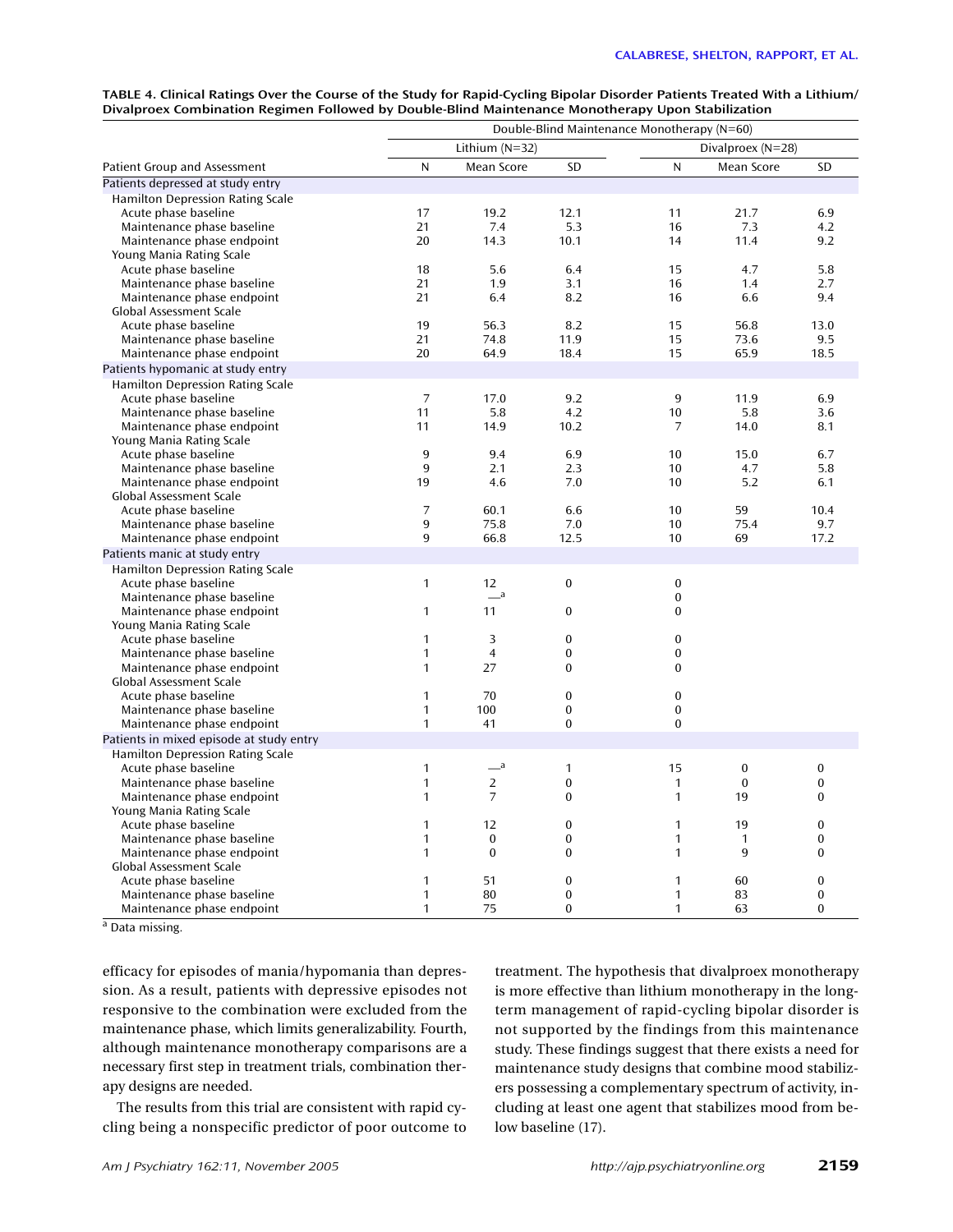|                             |     | Open-Label Acute Stabilization |                                         | Double-Blind Maintenance Monotherapy (N=60) |  |               |
|-----------------------------|-----|--------------------------------|-----------------------------------------|---------------------------------------------|--|---------------|
|                             |     | $(N=254)$                      | Lithium $(N=32)$<br>Divalproex $(N=28)$ |                                             |  |               |
| Adverse Event               | N   | $\frac{0}{0}$                  |                                         | $\frac{0}{0}$                               |  | $\frac{0}{0}$ |
| Gastrointestinal discomfort | 146 | 58                             |                                         | 16                                          |  |               |
| Tremor                      | 110 | 43                             | 9*                                      | 28                                          |  |               |
| Polyuria and polydipsia     | 115 | 45                             | $11**$                                  | 34                                          |  |               |
| Drowsiness                  | 62  | 24                             |                                         |                                             |  |               |
| Headache                    | 41  | 16                             |                                         |                                             |  |               |
| Weight gain                 | 33  |                                |                                         |                                             |  |               |
| Balance                     | 31  |                                |                                         |                                             |  |               |
| Cognitive difficulties      | 22  |                                |                                         |                                             |  |               |
| Visual impairment           | 19  |                                |                                         |                                             |  |               |
| Fluid retention             | 16  |                                |                                         |                                             |  |               |
| Alopecia                    | 15  |                                |                                         |                                             |  |               |
| Speech                      | 13  |                                |                                         |                                             |  |               |

| TABLE 5. Common Adverse Events of Rapid-Cycling Bipolar Disorder Patients Treated With a Lithium/Divalproex Combination |
|-------------------------------------------------------------------------------------------------------------------------|
| Regimen Followed by Double-Blind Maintenance Monotherapy Upon Stabilization                                             |

 $*p<0.02$ .  $*p=0.001$ .

The data from this study suggest that refractory depression is probably the most common presentation of rapidcycling bipolar disorder, even when treated with the combination of lithium plus divalproex. Data from the openlabel acute stabilization phase of this study suggest that combination therapy with lithium and divalproex results in marked antimanic but modest antidepressant efficacy. Since the use of antidepressants has been discouraged in the recent treatment guidelines (18), an alternative study design for future consideration would include the use of a medication such as lamotrigine. Lamotrigine has been shown to stabilize mood, both short-term (19) and longterm (13, 14), particularly in patients exhibiting depression with a recent history of rapid cycling (11). Such a design could compare the efficacy of lithium plus lamotrigine versus divalproex plus lamotrigine. Another possibility would be to consider a design that evaluated the safety and efficacy of triple regimens, i.e., the concurrent use of lithium, divalproex, and lamotrigine versus lithium, divalproex, and a conventional antidepressant.

This study was funded by the National Institute of Mental Health (R01 MH-50165) and the Stanley Medical Research Institute. Study medication was provided by Abbott Pharmaceuticals.

The authors thank Eve Laidman for general assistance with the study and preparation of this manuscript and Jeff Welge, Ph.D., for statistical consultation.

Dr. Calabrese has received funding from or been a consultant to Abbott Laboratories, AstraZeneca, Bristol Myers Squibb/Otsuka, Merck, GlaxoSmithKline, Janssen Pharmaceutica, Lilly Research Laboratories, Novartis, Shire Labs, Solvay/Wyeth, and Teva Pharmaceuticals. Dr. Shelton has received funding from Abbott Laboratories, Astra-Zeneca, Bristol Myers Squibb/Otsuka, GlaxoSmithKline, and Lilly Research Laboratories. Dr. Findling has received funding from or been a consultant to Abbott Laboratories, AstraZeneca, Bristol Myers Squibb/Otsuka, GlaxoSmithKline, Janssen Pharmaceutica, and Lilly Research Laboratories.

### **References**

- 1. Dunner DL, Fieve RR: Clinical factors in lithium carbonate prophylaxis failure. Arch Gen Psychiatry 1974; 30:229–233
- 2. Kukopulos A, Reginaldi D, Laddomada P, Floric G, Serra G, Tondo L: Course of the manic depressive cycle and changes caused by treatment. Pharmacopsychiatry 1980; 13:156–167
- 3. Maj M, Magliano L, Pirozzi R, Marasco C, Guarneri M: Validity of rapid cycling as a course specifier for bipolar disorder. Am J Psychiatry 1994; 151:1015–1019
- 4. Tondo L, Baldessarini RJ: Rapid cycling in women and men with bipolar manic-depressive disorders. Am J Psychiatry 1998; 155:1434–1436
- 5. Suppes T, Leverich GS, Keck PE, Nolen WA, Denicoff KD, Altshuler LL, McElroy SL, Rush AJ, Kupka R, Frye MA, Bickel M, Post RM: The Stanley Foundation Bipolar Treatment Outcome Network, II: demographics and illness characteristics of the first 261 patients. J Affect Disord 2001; 67:45–49
- 6. Calabrese JR, Delucchi GA: Spectrum of efficacy of valproate in 55 patients with rapid-cycling bipolar disorder. Am J Psychiatry 1990; 147:431–434
- 7. Hamilton M: A rating scale for depression. J Neurol Neurosurg Psychiatry 1960; 23:56–62
- 8. Young RC, Biggs JT, Ziegler VE, Meyer DA: A rating scale for mania: reliability, validity and sensitivity. Br J Psychiatry 1978; 133:429–435
- 9. Endicott J, Spitzer RL, Fleiss JL, Cohen J: The Global Assessment Scale: a procedure for measuring overall severity of psychiatric disturbance. Arch Gen Psychiatry 1976; 33:766–771
- 10. Post RM, Roy-Byrne PP, Uhde TW: Graphic representation of the life course of illness in patients with affective disorder. Am J Psychiatry 1988; 145:844–848
- 11. Calabrese JR, Suppes T, Bowden CL, Kusumakar V, Sachs GS, Swann AC, McElroy SL, Ascher JA, Earl NL, Greene PL, Monaghan ET (Lamictal 614 Study Group): A double-blind, placebocontrolled, prophylaxis study of lamotrigine in rapid cycling bipolar disorder. J Clin Psychiatry 2000; 61:841–850
- 12. Bowden CL, Calabrese JR, McElroy SL, Hirschfeld RMA, Petty F, Gyulai L, Pope HG, Chou JCY, Keck PE, Rhodes LJ, Swann AC, Wassef A, Wozniak PJ (Divalproex Bipolar Study Group): A randomized, placebo-controlled 12-month trial of divalproex and lithium in treatment of outpatients with bipolar I disorder. Arch Gen Psychiatry 2000; 57:481–489
- 13. Bowden CL, Calabrese JR, Sachs G, Yatham LN, Asghar SA, Hompland M, Montgomery P, Earl N, Smoot TM, DeVeaugh-Geiss J (Lamictal 606 Study Group): A placebo-controlled 18-month trial of lamotrigine and lithium maintenance treatment in recently manic or hypomanic patients with bipolar I disorder.

Presented in part at the 157th annual meeting of the American Psychiatric Association, New York, May 1–6, 2004. Received Aug. 12, 2004; revision received Oct. 24, 2004; accepted Dec. 2, 2004. From Case Western Reserve University, University Hospitals of Cleveland. Address correspondence and reprint requests to Dr. Calabrese, 11400 Euclid Ave., Suite 200, Cleveland, OH 44106; joseph.calabrese@ uhhs.com (e-mail).